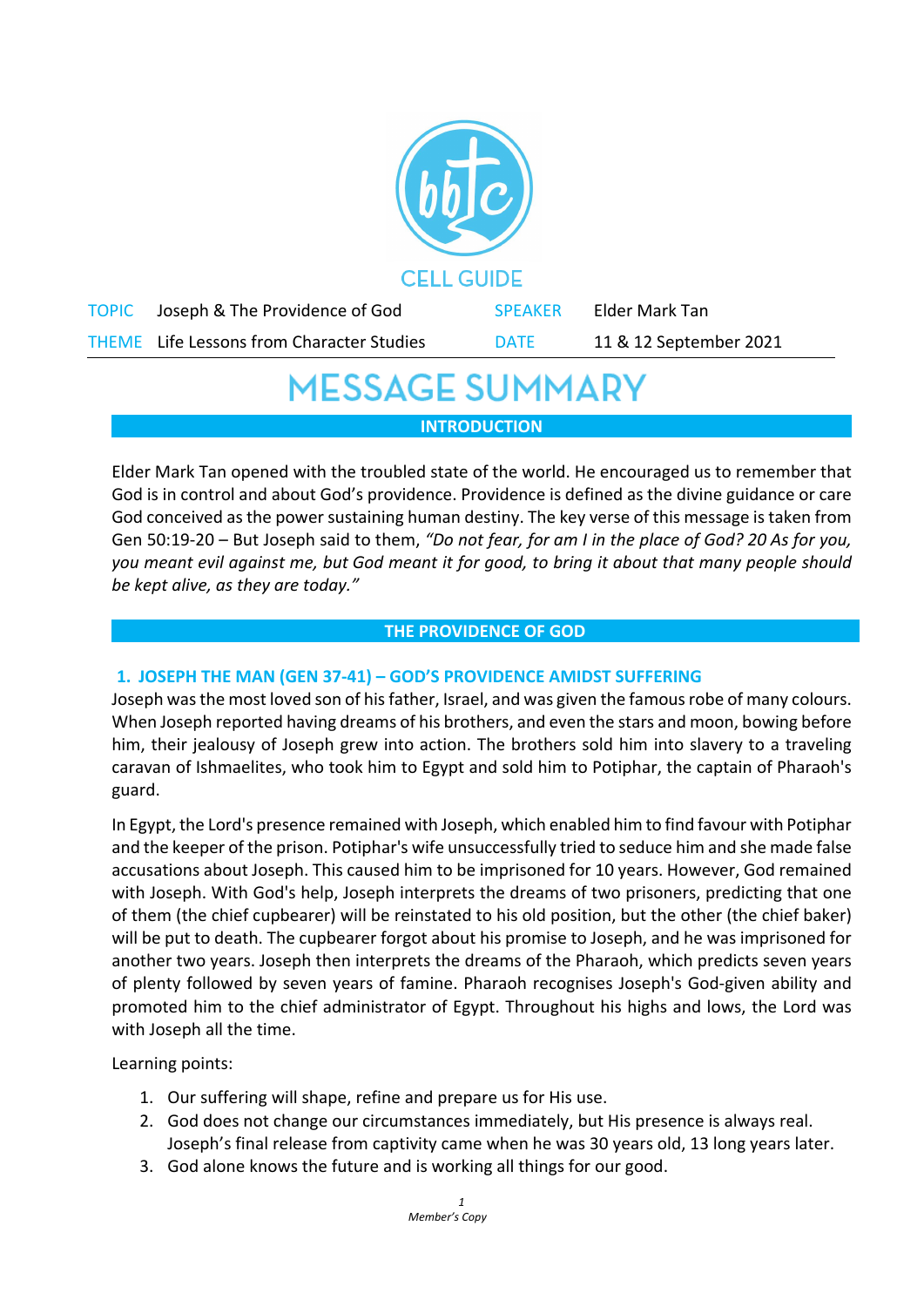## **2. JOSEPH THE BROTHER (GEN 42-45) – GOD'S PROVIDENCE REQUIRES REDEMPTION**

Food shortage in Canaan forces Jacob to send his sons to buy grains from the Egyptians. Benjamin, Joseph's younger brother remains at home as Jacob fears losing him, just as he lost Joseph. When Joseph finally encounters his brothers again, he deliberately conceals his identity. He accuses them of being spies and tells them to return with Benjamin or he will not sell them grain. The ongoing famine forces Jacob to reluctantly send his sons back to Egypt with Benjamin, and they are unexpectedly invited to dine at Joseph's house. Joseph then tests the character of his brothers by placing a silver cup in Benjamin's sack and falsely accuses him of theft. Joseph wanted to see if they would abandon Benjamin the way they did with him 20 years ago. When Judah (the fourth son of Jacob) offers to stay in place of Benjamin, Joseph knows that Judah's character has changed. Judah had been the one who suggested that they sell Joseph into slavery for profit. Joseph is convinced that he has changed and then reveals that he is their brother.

#### Applications:

- 1. Redemption is key to receiving God's promises.
- 2. Repentance precedes Redemption.
- 3. No one is beyond Redemption.

#### **3. JOSEPH THE ISRAELITE (GEN 46-50) – GOD'S PROVIDENCE DELIVERS HIS PROMISES**

Joseph explains they need not feel guilty for betraying him as it was God's plan for him to be in Egypt to preserve his family. Joseph and Pharaoh lavishly showered Joseph's father, his brothers, and all his father's household with food, according to the number of their dependents and "the best of all the land of Egypt".

Key takeaways:

- 1. We are placed in positions to bless those around us.
- 2. God will fulfil His Promises in spite of us.
- 3. God often works on a different time scale.

#### **CONCLUSION**

In conclusion, we are encouraged to remember that the Lord is not slack concerning His promises. He knows the future and is working all things for our good. Joseph's story is about God's providence. Though Joseph was faced with one trial after another, he remained faithful to God, and God blessed him for it. Though it seems unlikely that an Israelite could rise to become second in command of Egypt, especially after being in prison, God provided for Joseph by giving him the ability to interpret the dreams of the cupbearer and of Pharaoh himself. Once he became an advisor to Pharaoh, the Lord also gave him wisdom to oversee the food supply for the entire nation of Egypt so that eventually, he can provide for his father and brothers during the famine.